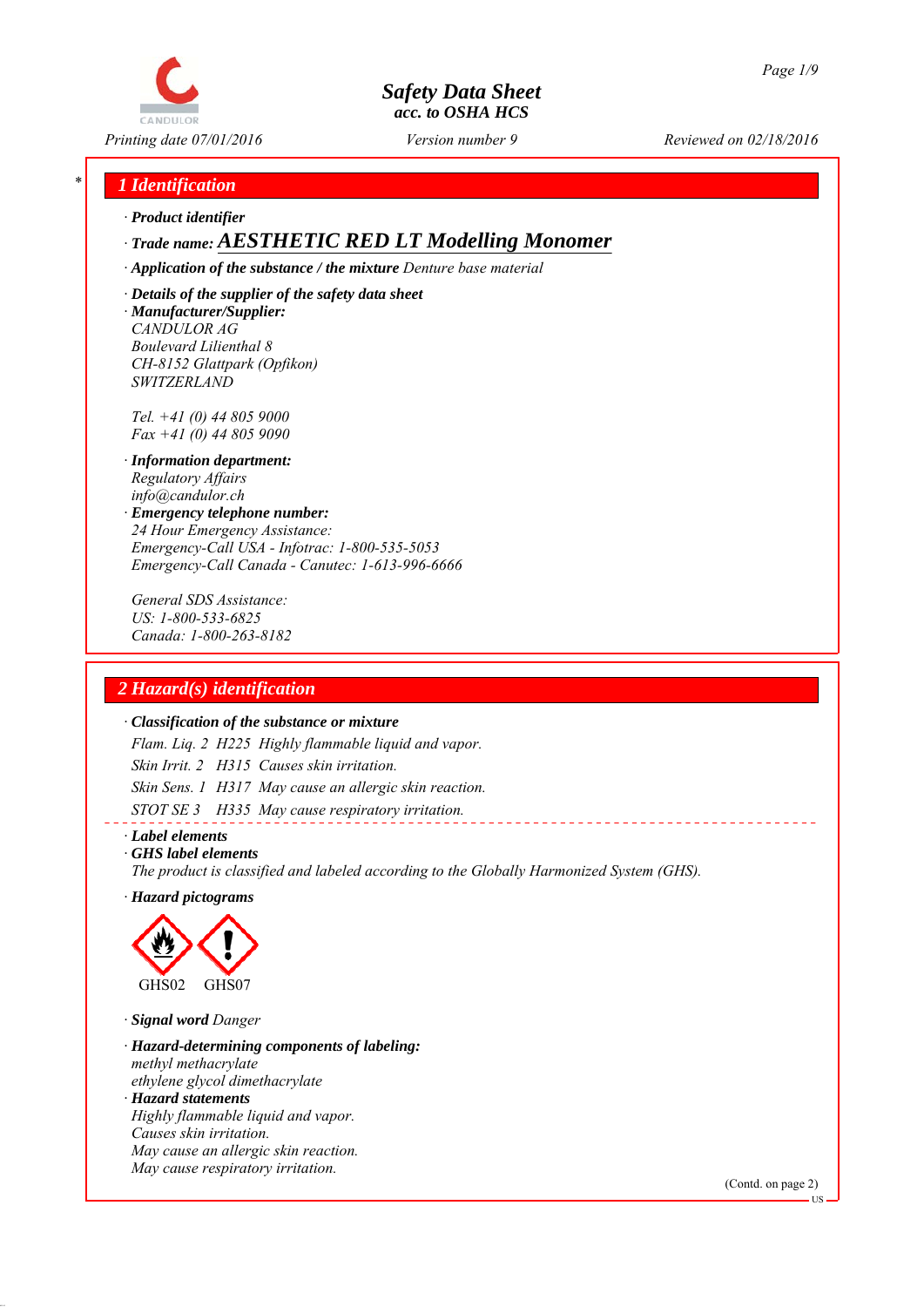*Printing date 07/01/2016 Reviewed on 02/18/2016 Version number 9*

# *Trade name: AESTHETIC RED LT Modelling Monomer*

(Contd. of page 1) *∙ Precautionary statements Keep away from heat/sparks/open flames/hot surfaces. No smoking. Avoid breathing dust/fume/gas/mist/vapors/spray Do not get in eyes, on skin, or on clothing. Wear protective gloves/protective clothing/eye protection/face protection. If on skin (or hair): Take off immediately all contaminated clothing. Rinse skin with water/shower. Dispose of contents/container in accordance with local/regional/national/international regulations. ∙ Classification system: ∙ NFPA ratings (scale 0 - 4)* 2 3 2 *Health = 2 Fire = 3 Reactivity = 2 ∙ HMIS-ratings (scale 0 - 4)* **HEALTH**  FIRE  $\boxed{\text{REACTIVITY} \boxed{2}}$  *Reactivity = 2* 2 *Health = 2* 3 *Fire = 3 ∙ Other hazards ∙ Results of PBT and vPvB assessment ∙ PBT: Not applicable. ∙ vPvB: Not applicable. 3 Composition/information on ingredients ∙ Chemical characterization: Mixtures ∙ Description: Mixture of the substances listed below with nonhazardous additions. ∙ Dangerous components: CAS: 80-62-6 methyl methacrylate 50-100% CAS: 97-90-5 ethylene glycol dimethacrylate 2.5-<10% 4 First-aid measures ∙ Description of first aid measures ∙ General information: Immediately remove any clothing soiled by the product.*

*∙ After inhalation:*

*Supply fresh air; consult doctor in case of complaints.*

*In case of unconsciousness place patient stably in side position for transportation.*

*∙ After skin contact:*

*Immediately rinse with water.*

*If skin irritation continues, consult a doctor.*

- *∙ After eye contact: Rinse opened eye for several minutes under running water. Then consult a doctor.*
- *∙ After swallowing:*

*Rinse out mouth and then drink plenty of water.*

*Do not induce vomiting; immediately call for medical help.*

*∙ Information for doctor:*

*∙ Most important symptoms and effects, both acute and delayed No further relevant information available.*

*∙ Indication of any immediate medical attention and special treatment needed*

*No further relevant information available.*

(Contd. on page 3)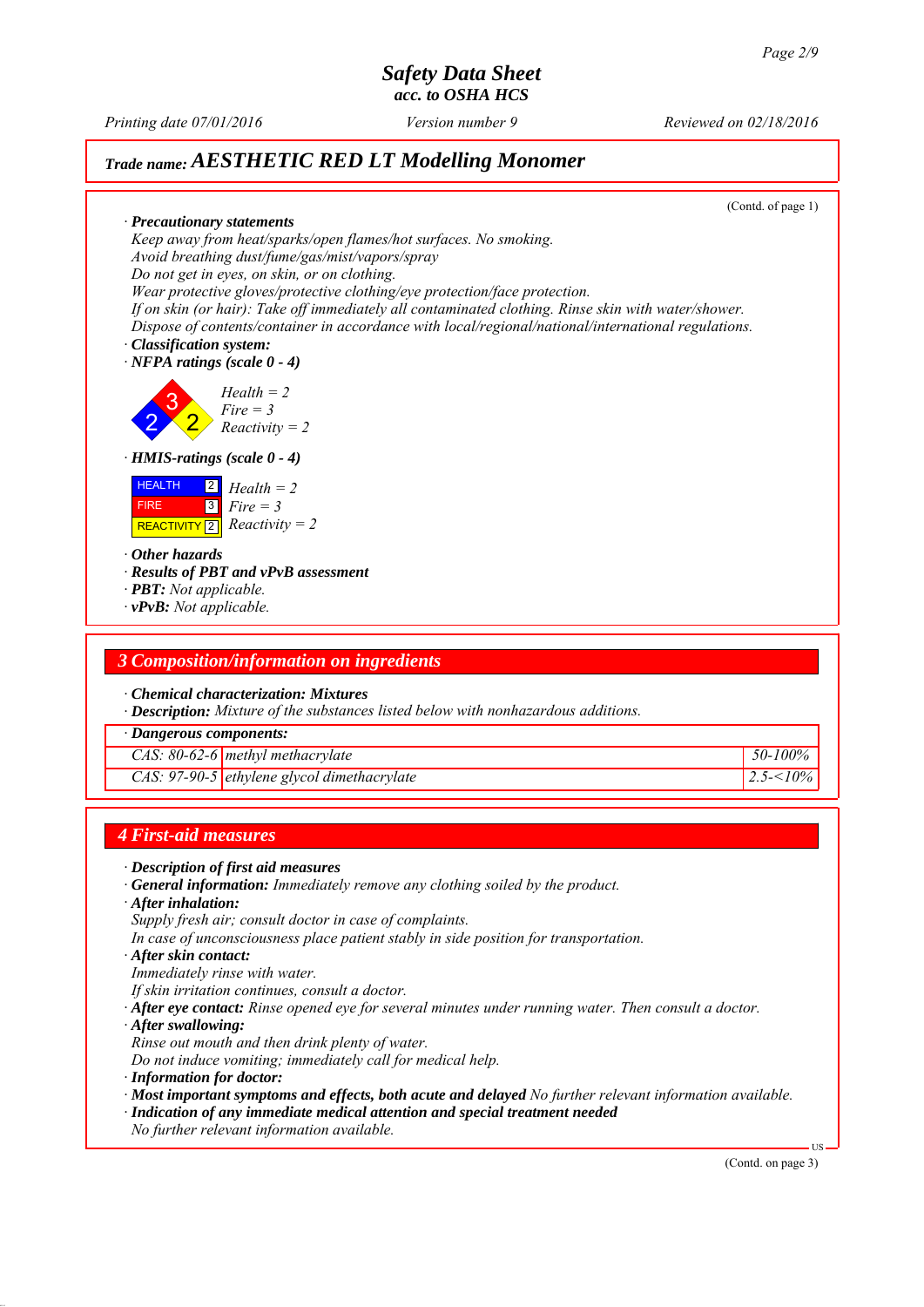# *Trade name: AESTHETIC RED LT Modelling Monomer*

(Contd. of page 2)

#### *5 Fire-fighting measures*

- *∙ Extinguishing media*
- *∙ Suitable extinguishing agents:*
- *CO2, extinguishing powder or water spray. Fight larger fires with water spray or alcohol resistant foam. ∙ For safety reasons unsuitable extinguishing agents: Water with full jet*
- *∙ Special hazards arising from the substance or mixture No further relevant information available.*
- *∙ Advice for firefighters*
- *∙ Protective equipment: No special measures required.*
- *∙ Additional information Cool endangered receptacles with water spray.*

#### *6 Accidental release measures*

- *∙ Personal precautions, protective equipment and emergency procedures Wear protective equipment. Keep unprotected persons away.*
- *∙ Environmental precautions: Do not allow to enter sewers/ surface or ground water.*
- *∙ Methods and material for containment and cleaning up:*
- *Absorb with liquid-binding material (sand, diatomite, acid binders, universal binders, sawdust). Ensure adequate ventilation.*
- *Do not flush with water or aqueous cleansing agents*
- *∙ Reference to other sections*
- *See Section 7 for information on safe handling.*
- *See Section 8 for information on personal protection equipment.*
- *See Section 13 for disposal information.*

# *7 Handling and storage*

#### *∙ Handling:*

- *∙ Precautions for safe handling*
- *Only adequately trained personnel should handle this product. Ensure good ventilation/exhaustion at the workplace. For use in dentistry only.*
- *∙ Information about protection against explosions and fires: Keep ignition sources away - Do not smoke. Protect against electrostatic charges.*
- *∙ Conditions for safe storage, including any incompatibilities*
- *∙ Storage:*
- *∙ Requirements to be met by storerooms and receptacles: Store only in the original receptacle. Store in a cool location.*
- *∙ Information about storage in one common storage facility: Store away from oxidizing agents.*
- *∙ Further information about storage conditions:*
- *Keep receptacle tightly sealed.*
- *Store receptacle in a well ventilated area.*
- *Protect from heat and direct sunlight.*
- *∙ Specific end use(s) No further relevant information available.*

### *8 Exposure controls/personal protection*

*∙ Additional information about design of technical systems: No further data; see item 7.*

(Contd. on page 4)

**HS**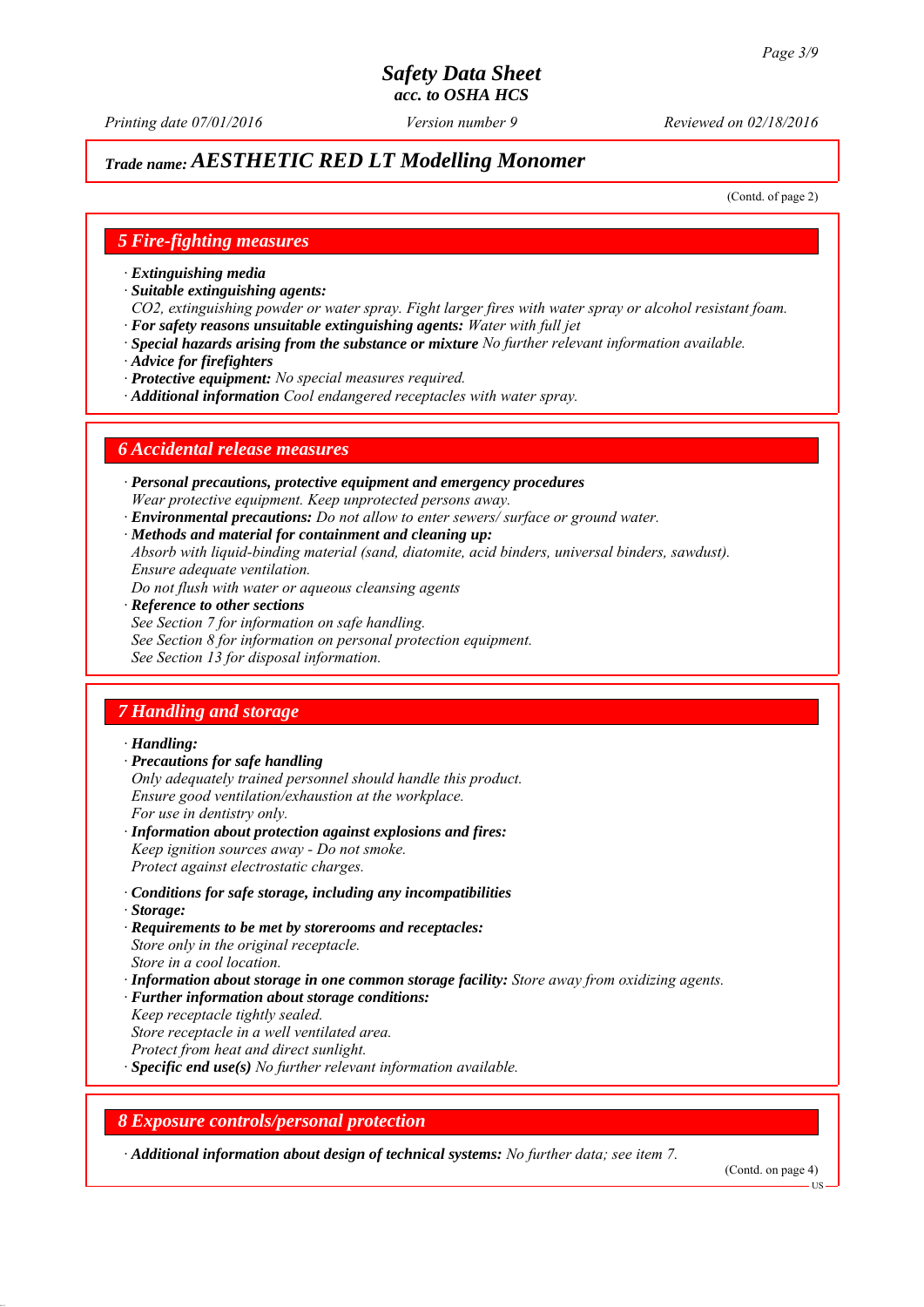*Printing date 07/01/2016 Reviewed on 02/18/2016 Version number 9*

# *Trade name: AESTHETIC RED LT Modelling Monomer*

(Contd. of page 3)

|                                                                      | $\cdot$ Components with limit values that require monitoring at the workplace:                                                                                                                                                                                                                                                                                                                         |
|----------------------------------------------------------------------|--------------------------------------------------------------------------------------------------------------------------------------------------------------------------------------------------------------------------------------------------------------------------------------------------------------------------------------------------------------------------------------------------------|
|                                                                      | CAS: 80-62-6 methyl methacrylate                                                                                                                                                                                                                                                                                                                                                                       |
|                                                                      | PEL Long-term value: $410$ mg/m <sup>3</sup> , 100 ppm                                                                                                                                                                                                                                                                                                                                                 |
|                                                                      | REL Long-term value: $410$ mg/m <sup>3</sup> , 100 ppm                                                                                                                                                                                                                                                                                                                                                 |
|                                                                      | $TLV$ Short-term value: 410 mg/m <sup>3</sup> , 100 ppm                                                                                                                                                                                                                                                                                                                                                |
|                                                                      | Long-term value: $205$ mg/m <sup>3</sup> , 50 ppm                                                                                                                                                                                                                                                                                                                                                      |
| (SEN) NIC-DSEN                                                       |                                                                                                                                                                                                                                                                                                                                                                                                        |
|                                                                      | · Additional information: The lists that were valid during the creation were used as basis.                                                                                                                                                                                                                                                                                                            |
| · Exposure controls                                                  |                                                                                                                                                                                                                                                                                                                                                                                                        |
| · Personal protective equipment:                                     |                                                                                                                                                                                                                                                                                                                                                                                                        |
|                                                                      | · General protective and hygienic measures:                                                                                                                                                                                                                                                                                                                                                            |
|                                                                      | Usual hygienic measures for dental practice and dental laboratories.                                                                                                                                                                                                                                                                                                                                   |
|                                                                      | Keep away from foodstuffs, beverages and feed.                                                                                                                                                                                                                                                                                                                                                         |
|                                                                      | Immediately remove all soiled and contaminated clothing.                                                                                                                                                                                                                                                                                                                                               |
|                                                                      | Wash hands before breaks and at the end of work.                                                                                                                                                                                                                                                                                                                                                       |
|                                                                      | Avoid contact with the eyes and skin.                                                                                                                                                                                                                                                                                                                                                                  |
|                                                                      | Do not inhale gases / fumes / aerosols.                                                                                                                                                                                                                                                                                                                                                                |
|                                                                      | Breathing equipment: Use suitable respiratory protective device in case of insufficient ventilation.<br>· Recommended filter device for short term use:                                                                                                                                                                                                                                                |
| Filter A1                                                            |                                                                                                                                                                                                                                                                                                                                                                                                        |
| Filter A2                                                            |                                                                                                                                                                                                                                                                                                                                                                                                        |
| Filter A3                                                            |                                                                                                                                                                                                                                                                                                                                                                                                        |
| · Protection of hands:                                               |                                                                                                                                                                                                                                                                                                                                                                                                        |
| · Material of gloves<br>Butyl rubber, BR<br>degradation<br>observed. | After use of gloves apply skin-cleaning agents and skin cosmetics.<br>Selection of the glove material on consideration of the penetration times, rates of diffusion and the<br>· Penetration time of glove material<br>The exact break through time has to be found out by the manufacturer of the protective gloves and has to be<br>$\cdot$ Not suitable are gloves made of the following materials: |
|                                                                      | Commercial medical gloves do not provide protection against the sensitizing effect of methacrylates.                                                                                                                                                                                                                                                                                                   |
| $\cdot$ Eye protection:                                              |                                                                                                                                                                                                                                                                                                                                                                                                        |
|                                                                      | Tightly sealed goggles                                                                                                                                                                                                                                                                                                                                                                                 |
|                                                                      | <b>9 Physical and chemical properties</b>                                                                                                                                                                                                                                                                                                                                                              |
| <b>General Information</b><br>$\cdot$ Appearance:                    | · Information on basic physical and chemical properties                                                                                                                                                                                                                                                                                                                                                |
|                                                                      |                                                                                                                                                                                                                                                                                                                                                                                                        |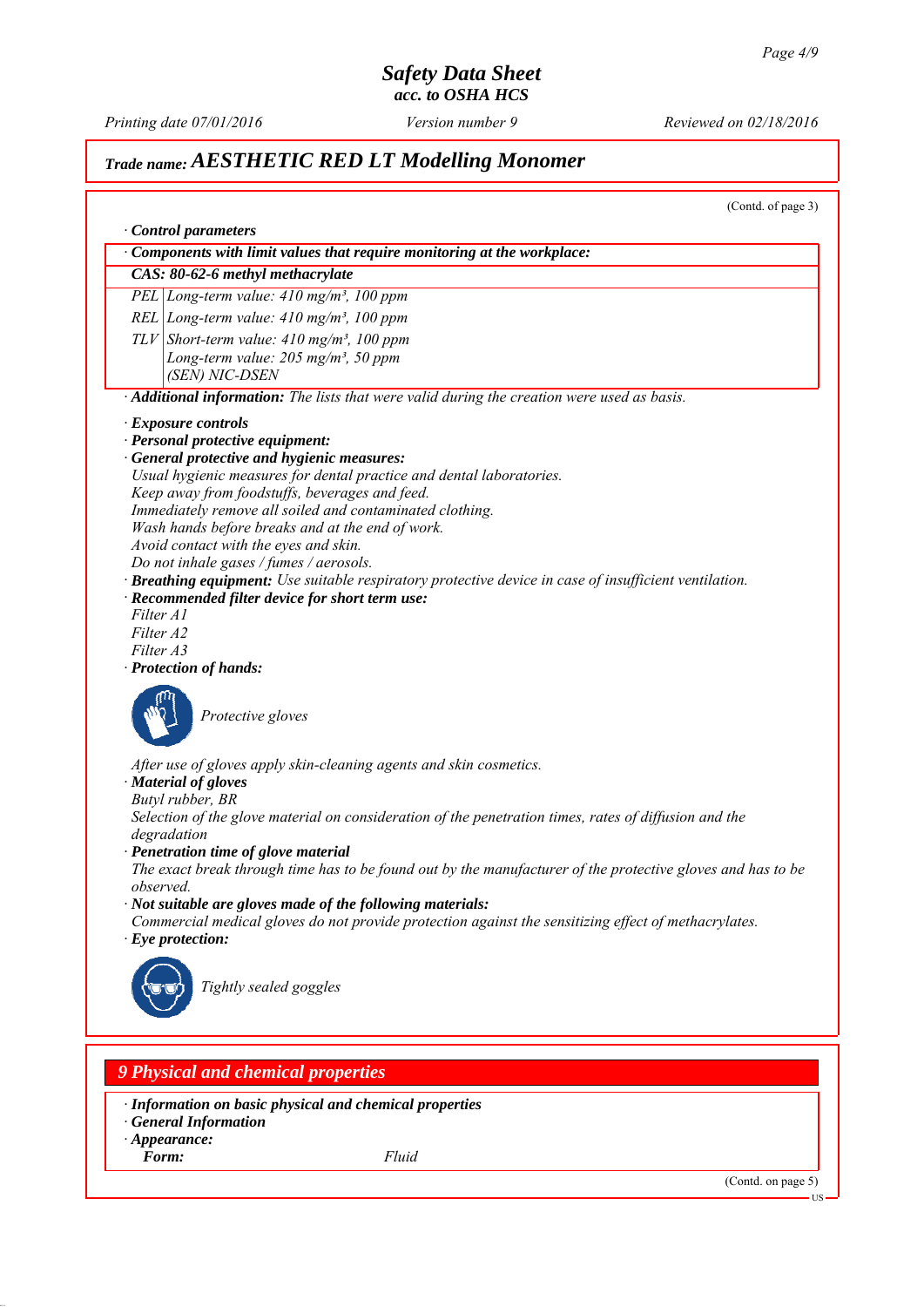*Printing date 07/01/2016 Reviewed on 02/18/2016 Version number 9*

# *Trade name: AESTHETIC RED LT Modelling Monomer*

|                                                            | (Contd. of page 4)                                                  |
|------------------------------------------------------------|---------------------------------------------------------------------|
| Color:                                                     | Colorless                                                           |
| $\cdot$ Odor:                                              | Pungent                                                             |
| Odor threshold:                                            | Not determined.                                                     |
| $\cdot$ pH-value:                                          | Not determined.                                                     |
| Change in condition                                        |                                                                     |
| <b>Melting point/Melting range:</b>                        | $-48 °C$ (-54 $°F$ )                                                |
| <b>Boiling point/Boiling range:</b>                        | 101 °C (214 °F)                                                     |
| · Flash point:                                             | 10 °C (50 °F)                                                       |
| · Ignition temperature:                                    | 430 °C (806 °F)                                                     |
| $\cdot$ Auto igniting:                                     | Product is not selfigniting.                                        |
| · Danger of explosion:                                     | Product is not explosive. However, formation of explosive air/vapor |
|                                                            | mixtures are possible.                                              |
| · Explosion limits:                                        |                                                                     |
| Lower:                                                     | 2.1 Vol $\%$                                                        |
| <b>Upper:</b>                                              | 12.5 Vol %                                                          |
| $\cdot$ Vapor pressure at 20 $\cdot$ C (68 $\cdot$ F):     | 47 hPa (35 mm Hg)                                                   |
| $\cdot$ Density at 20 $\cdot$ C (68 $\cdot$ F):            | $0.943$ g/cm <sup>3</sup> (7.869 lbs/gal)                           |
| · Relative density                                         | Not determined.                                                     |
| · Vapor density                                            | Not determined.                                                     |
| $\cdot$ Evaporation rate                                   | Not determined.                                                     |
| · Solubility in / Miscibility with                         |                                                                     |
| Water at 20 $\textdegree$ C (68 $\textdegree$ F):          | $1.6$ g/l                                                           |
| · Partition coefficient (n-octanol/water): Not determined. |                                                                     |
| · Viscosity:                                               |                                                                     |
| Dynamic:                                                   | Not determined.                                                     |
| Kinematic:                                                 | Not determined.                                                     |
| $\cdot$ Other information                                  | No further relevant information available.                          |

### *10 Stability and reactivity*

*∙ Reactivity No further relevant information available.*

- *∙ Chemical stability Stable under normal handling and storage conditions.*
- *∙ Thermal decomposition / conditions to be avoided: No decomposition if used according to specifications.*
- *∙ Possibility of hazardous reactions*

*Forms explosive gas mixture with air.*

*Reacts with strong oxidizing agents.*

*Exothermic polymerization.*

*∙ Conditions to avoid No further relevant information available.*

*∙ Incompatible materials: No further relevant information available.*

*∙ Hazardous decomposition products: None under normal conditions of storage and use.*

(Contd. on page 6)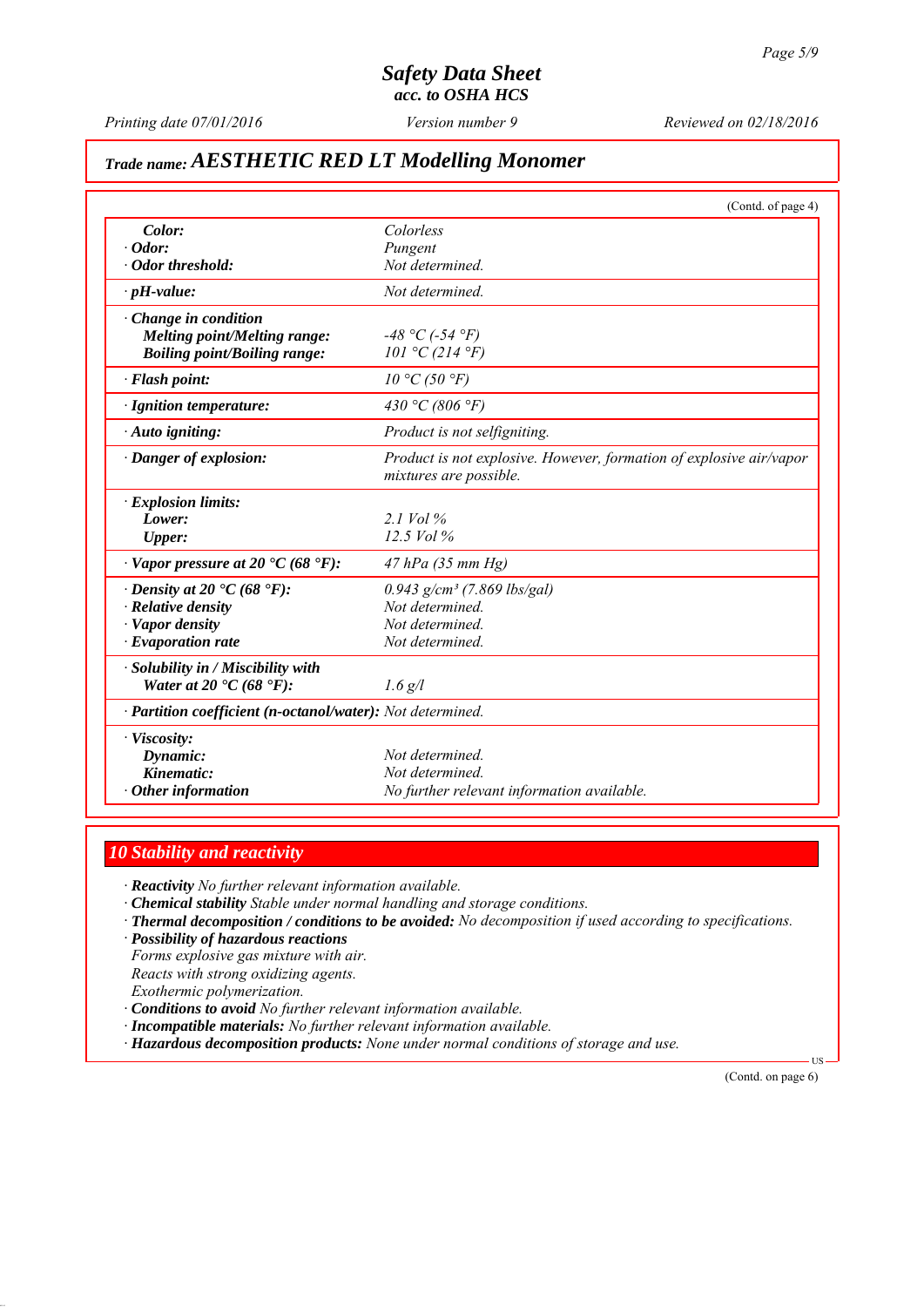*Printing date 07/01/2016 Reviewed on 02/18/2016 Version number 9*

# *Trade name: AESTHETIC RED LT Modelling Monomer*

(Contd. of page 5)

### *11 Toxicological information*

*∙ Information on toxicological effects*

*∙ Acute toxicity:*

*∙ LD/LC50 values that are relevant for classification:*

*CAS: 80-62-6 methyl methacrylate*

*Oral LD50 7872 mg/kg (rat)*

*∙ on the skin: Irritant to skin and mucous membranes.*

*∙ on the eye: No irritating effect.*

*∙ Sensitization: Sensitization possible through skin contact.*

- *∙ Additional toxicological information: No further relevant information available.*
- *∙ Carcinogenic categories*

#### *∙ IARC (International Agency for Research on Cancer)*

*CAS: 80-62-6 methyl methacrylate 3* 

*∙ NTP (National Toxicology Program)*

*None of the ingredients is listed.*

*∙ OSHA-Ca (Occupational Safety & Health Administration)*

*None of the ingredients is listed.*

#### *12 Ecological information*

*∙ Toxicity*

- *∙ Aquatic toxicity: No further relevant information available.*
- *∙ Persistence and degradability No further relevant information available.*
- *∙ Behavior in environmental systems:*
- *∙ Bioaccumulative potential No further relevant information available.*
- *∙ Mobility in soil No further relevant information available.*
- *∙ Additional ecological information:*
- *∙ General notes:*

*Water hazard class 1 (Self-assessment): slightly hazardous for water*

*Do not allow undiluted product or large quantities of it to reach ground water, water course or sewage system.*

- *∙ Results of PBT and vPvB assessment*
- *∙ PBT: Not applicable.*
- *∙ vPvB: Not applicable.*
- *∙ Other adverse effects No further relevant information available.*

# *13 Disposal considerations*

- *∙ Waste treatment methods*
- *∙ Recommendation:*

*Must not be disposed of together with household garbage. Do not allow product to reach sewage system. Take to an approved landfill or a waste incineration plant, under conditions approved by the local authority.*

*∙ Uncleaned packagings:*

*∙ Recommendation: Disposal must be made according to official regulations.*

(Contd. on page 7)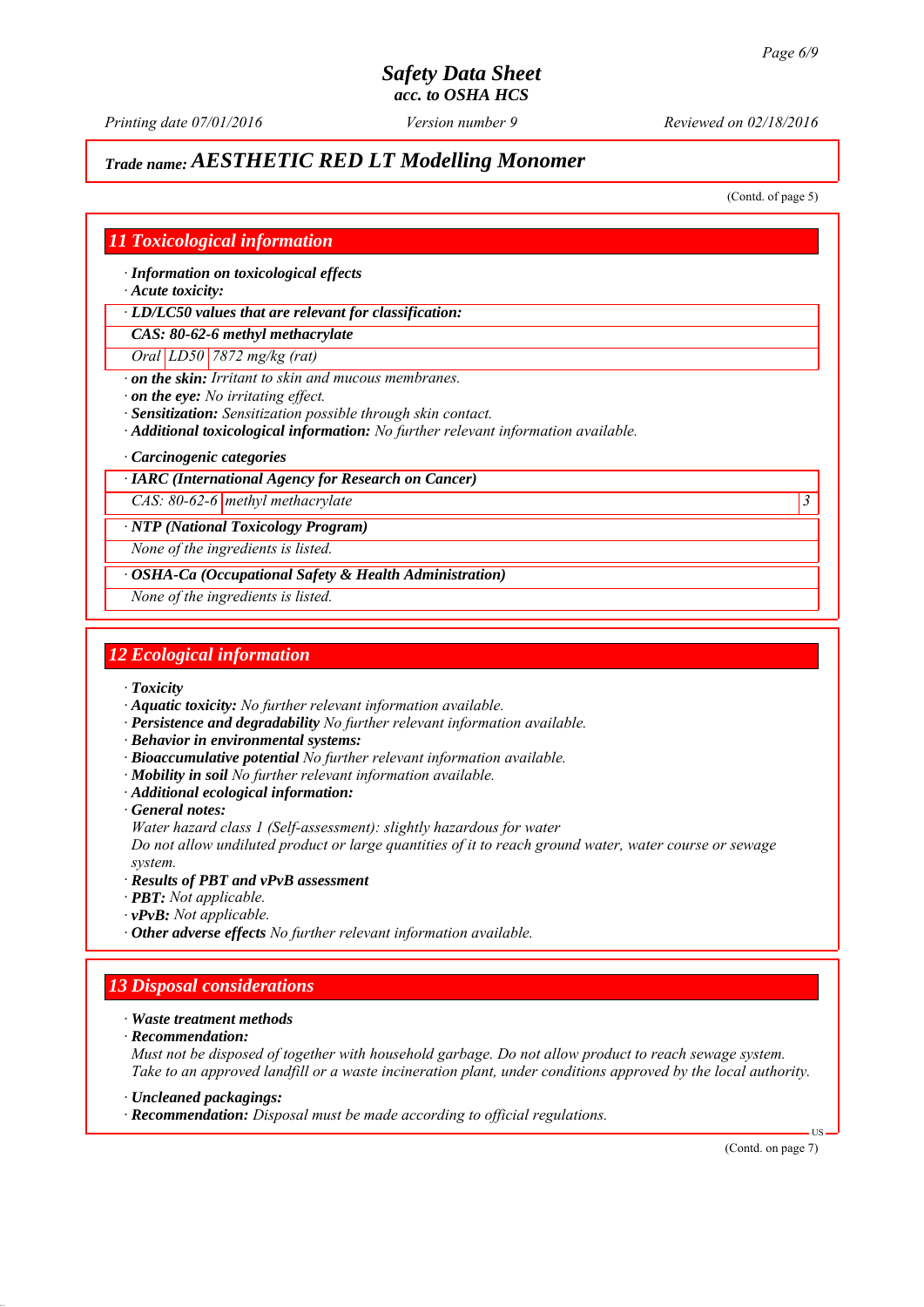*Printing date 07/01/2016 Reviewed on 02/18/2016 Version number 9*

# *Trade name: AESTHETIC RED LT Modelling Monomer*

(Contd. of page 6)

| <b>14 Transport information</b>                                                 |                                                                                                                                    |
|---------------------------------------------------------------------------------|------------------------------------------------------------------------------------------------------------------------------------|
| $\cdot$ UN-Number<br>· DOT, ADR, RID, ADN, IMDG, IATA                           | <b>UN1247</b>                                                                                                                      |
| · UN proper shipping name<br>$\cdot$ DOT<br>· ADR/RID/ADN<br>$\cdot$ IMDG, IATA | Methyl methacrylate monomer, stabilized<br>1247 Methyl methacrylate monomer, stabilized<br>METHYL METHACRYLATE MONOMER, STABILIZED |
| · Transport hazard class(es)<br>$\cdot$ DOT                                     |                                                                                                                                    |
| $\cdot$ Class<br>$\cdot$ Label                                                  | 3 Flammable liquids<br>3<br>_____________________                                                                                  |
| · ADR/RID/ADN                                                                   |                                                                                                                                    |
| · Class<br>$\cdot$ Label                                                        | 3 (F1) Flammable liquids<br>$\overline{3}$                                                                                         |
| · IMDG, IATA                                                                    |                                                                                                                                    |
| $\cdot$ Class<br>$\cdot$ Label                                                  | 3 Flammable liquids<br>$\mathfrak{Z}$                                                                                              |
| · Packing group<br>· DOT, ADR, RID, ADN, IMDG, IATA                             | $I\!I$                                                                                                                             |
| · Environmental hazards:<br>Marine pollutant:                                   | N <sub>o</sub>                                                                                                                     |
| <b>Special precautions for user</b><br>· Danger code (Kemler):<br>· EMS Number: | Warning: Flammable liquids<br>339<br>$F-E$ , $S-D$                                                                                 |
| · Transport in bulk according to Annex II of<br>MARPOL73/78 and the IBC Code    | Not applicable.                                                                                                                    |
| · Transport/Additional information:                                             |                                                                                                                                    |
| · ADR/RID/ADN<br>$\cdot$ Excepted quantities (EQ)                               | Code: E2<br>Maximum net quantity per inner packaging: 30 ml<br>Maximum net quantity per outer packaging: 500 ml                    |
| $\cdot$ IMDG<br>$\cdot$ Limited quantities (LQ)                                 | IL                                                                                                                                 |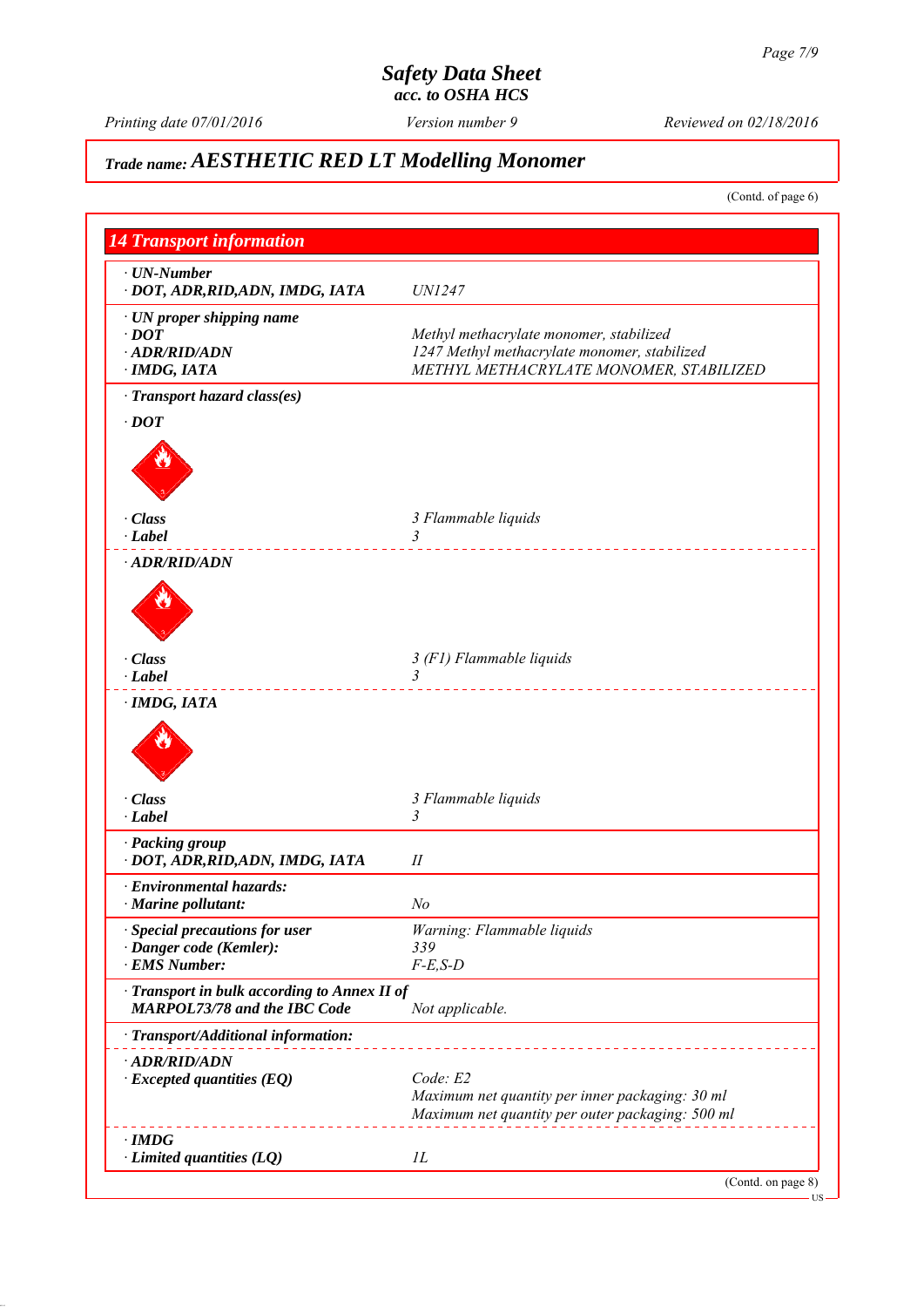*Printing date 07/01/2016 Reviewed on 02/18/2016 Version number 9*

(Contd. of page 7)

# *Trade name: AESTHETIC RED LT Modelling Monomer*

| $\cdot$ Excepted quantities (EQ) | Code: E2<br>Maximum net quantity per inner packaging: 30 ml<br>Maximum net quantity per outer packaging: 500 ml |
|----------------------------------|-----------------------------------------------------------------------------------------------------------------|
|                                  |                                                                                                                 |

*∙ UN "Model Regulation": UN1247, Methyl methacrylate monomer, stabilized, 3, II*

# *15 Regulatory information*

*∙ Safety, health and environmental regulations/legislation specific for the substance or mixture*

*∙ Sara*

#### *∙ Section 355 (extremely hazardous substances):*

*None of the ingredients is listed.*

*∙ Section 313 (Specific toxic chemical listings):*

*CAS: 80-62-6 methyl methacrylate*

*∙ TSCA (Toxic Substances Control Act):*

*All ingredients are listed.*

#### *∙ Proposition 65*

*∙ Chemicals known to cause cancer:*

*None of the ingredients is listed.*

*∙ Chemicals known to cause reproductive toxicity for females:*

*None of the ingredients is listed.*

*∙ Chemicals known to cause reproductive toxicity for males:*

*None of the ingredients is listed.*

*∙ Chemicals known to cause developmental toxicity:*

*None of the ingredients is listed.*

#### *∙ Carcinogenic categories*

*∙ EPA (Environmental Protection Agency)*

*CAS: 80-62-6 methyl methacrylate*  $NL$ 

*∙ TLV (Threshold Limit Value established by ACGIH)*

*CAS: 80-62-6 methyl methacrylate* A4<sup>4</sup>

*∙ NIOSH-Ca (National Institute for Occupational Safety and Health)*

*None of the ingredients is listed.*

*∙ GHS label elements*

*The product is classified and labeled according to the Globally Harmonized System (GHS). ∙ Hazard pictograms*



*∙ Signal word Danger*

*∙ Hazard-determining components of labeling: methyl methacrylate ethylene glycol dimethacrylate ∙ Hazard statements Highly flammable liquid and vapor.*

(Contd. on page 9)